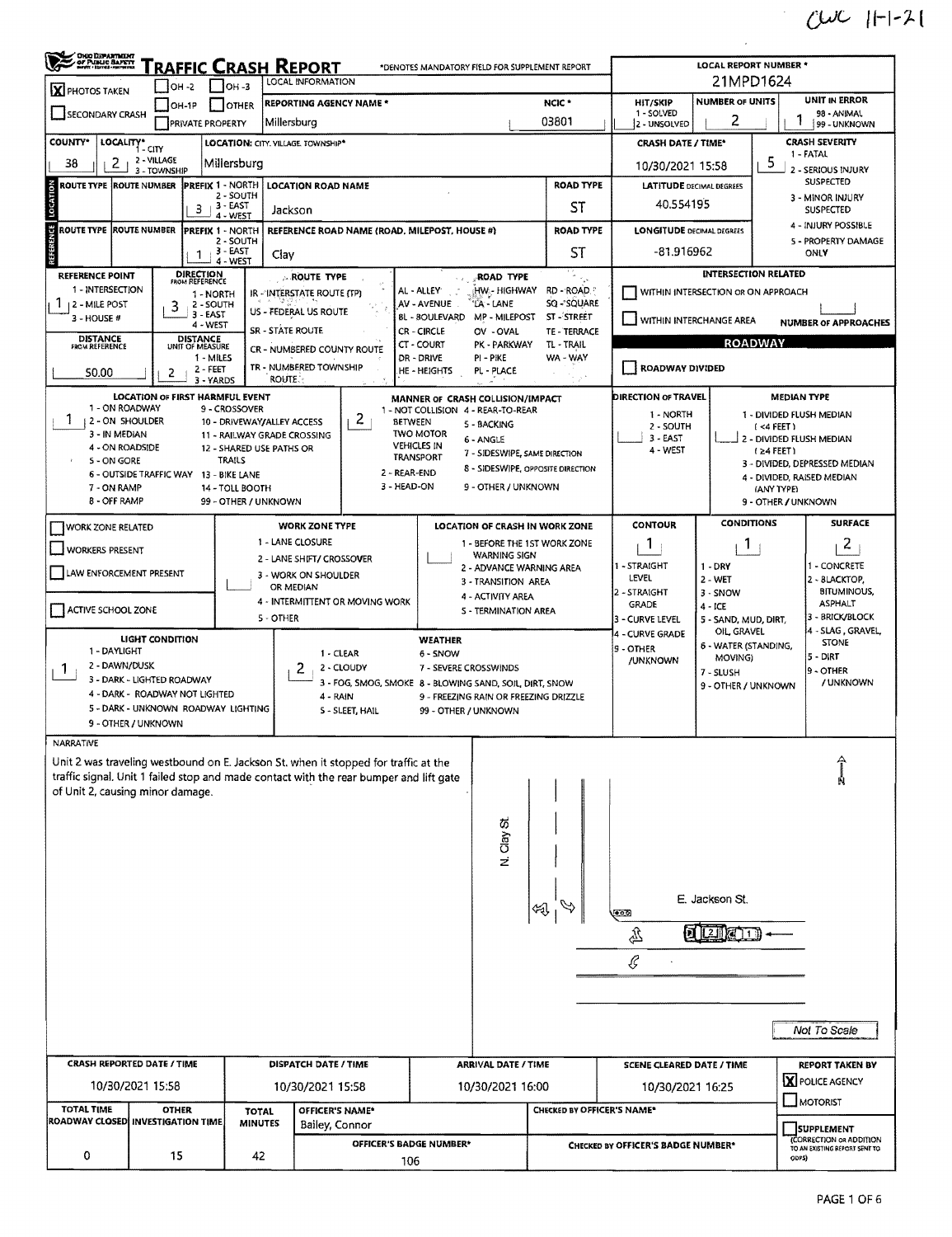|                                  | <b>ONIG DEPARTMENT</b><br>OF PUBLIC BAFETY                                                         |                                                           | <b>LOCAL REPORT NUMBER</b>                                                      |                                                                       |                                                   |                                                       |                                            |                |                                                                      |  |  |  |
|----------------------------------|----------------------------------------------------------------------------------------------------|-----------------------------------------------------------|---------------------------------------------------------------------------------|-----------------------------------------------------------------------|---------------------------------------------------|-------------------------------------------------------|--------------------------------------------|----------------|----------------------------------------------------------------------|--|--|--|
|                                  |                                                                                                    |                                                           |                                                                                 |                                                                       | 21MPD1624                                         |                                                       |                                            |                |                                                                      |  |  |  |
| UNIT#                            | <b>OWNER NAME: LAST, FIRST, MIDDLE (C) SAME AS DRIVER)</b>                                         |                                                           | OWNER PHONE:INCLUDE AREA CODE (E SAME AS DRIVER)                                |                                                                       |                                                   | DAMAGE                                                |                                            |                |                                                                      |  |  |  |
|                                  | HOSTETLER, DOROTHY, S                                                                              |                                                           |                                                                                 |                                                                       | 330-473-7267                                      |                                                       | 1 - NONE                                   |                | <b>DAMAGE SCALE</b><br>3 - FUNCTIONAL DAMAGE                         |  |  |  |
|                                  | OWNER ADDRESS: STREET, CITY, STATE, ZIP ( C) SAME AS DRIVER!                                       |                                                           |                                                                                 | 2 - MINOR DAMAGE                                                      |                                                   | 4 - DISABLING DAMAGE                                  |                                            |                |                                                                      |  |  |  |
|                                  | 4 S. WASHINGTON ST., MILLERSBURG, OH, 44654<br>COMMERCIAL CARRIER: NAME, ADDRESS, CITY, STATE, ZIP |                                                           | COMMERCIAL CARRIER PHONE: INCLUDE AREA CODE                                     | 9 - UNKNOWN                                                           |                                                   |                                                       |                                            |                |                                                                      |  |  |  |
|                                  |                                                                                                    |                                                           | <b>DAMAGED AREA(S)</b>                                                          |                                                                       |                                                   |                                                       |                                            |                |                                                                      |  |  |  |
|                                  | LP STATE   LICENSE PLATE #                                                                         |                                                           | <b>VEHICLE IDENTIFICATION #</b>                                                 |                                                                       | <b>VEHICLE YEAR</b>                               | <b>VEHICLE MAKE</b>                                   |                                            |                | INDICATE ALL THAT APPLY                                              |  |  |  |
| он                               | HJV5700                                                                                            |                                                           | 1FADP3F2XEL418164                                                               |                                                                       | 2014                                              | <b>FORD</b>                                           |                                            |                |                                                                      |  |  |  |
| <b>X</b> INSURANCE               | <b>INSURANCE COMPANY</b>                                                                           |                                                           | <b>INSURANCE POLICY #</b>                                                       |                                                                       | <b>COLOR</b>                                      | <b>VEHICLE MODEL</b>                                  |                                            |                |                                                                      |  |  |  |
|                                  | <b>ALLSTATE</b>                                                                                    |                                                           | 992-809-240                                                                     |                                                                       | SIL                                               | <b>FOCUS</b>                                          |                                            |                |                                                                      |  |  |  |
|                                  | <b>TYPE OF USE</b>                                                                                 | IN EMERGENCY                                              | US DOT #                                                                        |                                                                       | TOWED BY: COMPANY NAME                            |                                                       |                                            |                |                                                                      |  |  |  |
| COMMERCIAL                       | GOVERNMENT                                                                                         | RESPONSE                                                  | VEHICLE WEIGHT GVWR/GCWR                                                        |                                                                       | <b>HAZARDOUS MATERIAL</b>                         |                                                       |                                            |                |                                                                      |  |  |  |
| INTERLOCK<br><b>DEVICE</b>       | HIT/SKIP UNIT                                                                                      | # OCCUPANTS                                               | $1 - 510K$ LBS.<br>2 - 10,001 - 26K LBS.                                        |                                                                       | MATERIAL<br><b>CLASS#</b><br>RELEASED             | PLACARD ID #                                          |                                            |                |                                                                      |  |  |  |
| <b>EQUIPPED</b>                  |                                                                                                    |                                                           | $3 - 26K$ LBS.                                                                  |                                                                       | PLACARD                                           |                                                       |                                            |                |                                                                      |  |  |  |
|                                  | 1 - PASSENGER CAR<br>2 - PASSENGER VAN                                                             | 6 - VAN (9-15 SEATS)<br>7 - MOTORCYCLE 2-WHEELED          | 12 - GOLF CART<br>13 - SNOWMOBILE                                               |                                                                       | 1B - LIMO (LIVERY VEHICLE)                        | 23 - PEDESTRIAN/SKATER                                |                                            |                | 12                                                                   |  |  |  |
|                                  | (MINIVAN)                                                                                          | 8 - MOTORCYCLE 3-WHEELED                                  | 14 - SINGLE UNIT<br>20 - OTHER VEHICLE                                          |                                                                       | 19 - BUS (16+ PASSENGERS)                         | 24 - WHEELCHAIR (ANY TYPE)<br>25 - OTHER NON-MOTORIST |                                            | 10             | 取                                                                    |  |  |  |
|                                  | UNIT TYPE 3 - SPORT UTILITY<br>VEHICLE                                                             | 9 - AUTOCYCLE<br>10 - MOPED OR MOTORIZED                  | <b>TRUCK</b><br>21 - HEAVY EQUIPMENT<br>15 - SEMI-TRACTOR                       |                                                                       |                                                   | 26 - BICYCLE                                          |                                            |                |                                                                      |  |  |  |
|                                  | 4 - PICK UP                                                                                        | <b>BICYCLE</b>                                            | 16 - FARM EQUIPMENT                                                             |                                                                       | 22 - ANIMAL WITH RIDER OR<br>ANIMAL-DRAWN VEHICLE | 27 - TRAIN<br>99 - UNKNOWN OR HIT/SKIP                |                                            |                |                                                                      |  |  |  |
| 0                                | <b>S-CARGO VAN</b><br>(ATV/UTV)                                                                    | 11 - ALL TERRAIN VEHICLE                                  | 17 - MOTORHOME                                                                  |                                                                       |                                                   |                                                       |                                            |                |                                                                      |  |  |  |
| VEHICLE                          | # OF TRAILING UNITS                                                                                |                                                           |                                                                                 |                                                                       |                                                   |                                                       |                                            |                |                                                                      |  |  |  |
|                                  | WAS VEHICLE OPERATING IN AUTONOMOUS<br>MODE WHEN CRASH OCCURRED?                                   |                                                           | 0 - NO AUTOMATION                                                               |                                                                       | 3 - CONDITIONAL AUTOMATION 9 - UNKNOWN            |                                                       |                                            |                |                                                                      |  |  |  |
| ۷                                |                                                                                                    | 0                                                         | 1 - DRIVER ASSISTANCE                                                           |                                                                       | 4 - HIGH AUTOMATION                               |                                                       |                                            |                |                                                                      |  |  |  |
|                                  | 1-YES 2-NO 9-OTHER/UNKNOWN                                                                         | MODE LEVEL                                                | AUTONOMOUS 2 - PARTIAL AUTOMATION 5 - FULL AUTOMATION                           |                                                                       |                                                   |                                                       |                                            |                |                                                                      |  |  |  |
|                                  | 1 - NONE                                                                                           | 6 - BUS - CHARTER/TOUR                                    | 11 - FIRE                                                                       | <b>16 - FARM</b>                                                      |                                                   | 21 - MAIL CARRIER                                     | B                                          |                |                                                                      |  |  |  |
|                                  | $2 - TAX1$<br>3 - ELECTRONIC RIDE                                                                  | 7 - BUS - INTERCITY<br>8 - BUS - SHUTTLE                  | 12 - MILITARY<br>13 - POLICE                                                    |                                                                       | 17 MOWING<br>18 - SNOW REMOVAL                    | 99 - OTHER / UNKNOWN                                  |                                            |                |                                                                      |  |  |  |
| <b>SPECIAL</b>                   | <b>SHARING</b>                                                                                     | 9-BUS-OTHER                                               | <b>14 - PUBLIC UTILITY</b>                                                      | 19 - TOWING                                                           |                                                   |                                                       |                                            |                |                                                                      |  |  |  |
|                                  | <b>FUNCTION 4-SCHOOL TRANSPORT</b><br><b>S-BUS-TRANSIT/COMMUTER</b>                                | 10 - AMBULANCE                                            | 15 - CONSTRUCTION EQUIP. 20 - SAFETY SERVICE                                    |                                                                       | PATROL                                            |                                                       |                                            | 12             |                                                                      |  |  |  |
|                                  | 1 - NO CARGO BODY TYPE                                                                             | 4 - LOGGING                                               | 7 - GRAIN/CHIPS/GRAVEL                                                          | 11 - DUMP<br>99 - OTHER / UNKNOWN                                     |                                                   |                                                       |                                            |                |                                                                      |  |  |  |
|                                  | / NOT APPUCABLE<br>$2 - BUS$                                                                       | <b>S - INTERMODAL</b>                                     | 8 - POLE                                                                        |                                                                       | 12 - CONCRETE MIXER                               |                                                       |                                            |                |                                                                      |  |  |  |
| CARGO<br><b>BODY</b>             | 3 - VEHICLE TOWING                                                                                 | <b>CONTAINER CHASSIS</b><br>6 - CARGOVAN                  | 9 - CARGO TANK                                                                  |                                                                       | 13 - AUTO TRANSPORTER                             |                                                       |                                            |                | ΙŦ<br>9<br>9                                                         |  |  |  |
| <b>TYPE</b>                      | ANOTHER MOTOR VEHICLE                                                                              | <b>/ENCLOSED BOX</b>                                      | 10 - FLAT BED                                                                   |                                                                       | 14 - GARBAGE/REFUSE                               |                                                       |                                            |                |                                                                      |  |  |  |
|                                  | 1 - TURN SIGNALS<br>2 - HEAD LAMPS                                                                 | 4 - BRAKES                                                | 7 - WORN OR SLICK TIRES                                                         |                                                                       | 9 - MOTOR TROUBLE<br>10 - DISABLED FROM PRIOR     | 99 - OTHER / UNKNOWN                                  |                                            |                |                                                                      |  |  |  |
| <b>VEHICLE</b><br><b>DEFECTS</b> | 3 - TAIL LAMPS                                                                                     | <b>S-STEERING</b><br><b>6 - TIRE BLOWOUT</b>              | <b>8 - TRAILER EQUIPMENT</b><br>DEFECTIVE                                       |                                                                       | <b>ACCIDENT</b>                                   |                                                       |                                            |                |                                                                      |  |  |  |
|                                  |                                                                                                    |                                                           |                                                                                 |                                                                       |                                                   |                                                       | $\Box$ -NO DAMAGE $\Box$                   |                | - UNDERCARRIAGE [ 14 ]                                               |  |  |  |
|                                  | 1 - INTERSECTION -<br>MARKED CROSSWALK                                                             | 4 - MIDBLOCK -<br>MARKED CROSSWALK                        | 7 - SHOULDER/ROADSIDE<br>8 - SIDEWALK                                           | 10 - DRIVEWAY ACCESS<br>99 - OTHER / UNKNOWN<br>11 - SHARED USE PATHS |                                                   |                                                       | $\Box$ -TOP[13]<br>$\Box$ - ALL AREAS [15] |                |                                                                      |  |  |  |
| NON-<br><b>MOTORIST</b>          | 2 - INTERSECTION -<br>UNMARKED CROSSWALK                                                           | <b>S-TRAVEL LANE -</b><br><b>OTHER LOCATION</b>           | 9 - MEDIAN/CROSSING                                                             | OR TRAILS                                                             |                                                   |                                                       |                                            |                |                                                                      |  |  |  |
| LOCATION                         | 3 - INTERSECTION - OTHER                                                                           | <b>6 - BICYCLE LANE</b>                                   | <b>ISLAND</b>                                                                   |                                                                       | 12 - FIRST RESPONDER<br>AT INCIDENT SCENE         |                                                       | $\Box$ - UNIT NOT AT SCENE [ 16 ]          |                |                                                                      |  |  |  |
|                                  | <b>1 - NON-CONTACT</b>                                                                             | 1 - STRAIGHT AHEAD<br>2 - BACKING                         | - LEAVING TRAFFIC<br>LANE                                                       |                                                                       | 15 - WALKING, RUNNING,<br>JOGGING, PLAYING        | 21 - STANDING OUTSIDE<br>DISABLED VEHICLE             | <b>INITIAL POINT OF CONTACT</b>            |                |                                                                      |  |  |  |
| 3                                | 2 - NON-COLLISION                                                                                  | 3 - CHANGING LANES                                        | 10 - PARKED                                                                     |                                                                       | 16 - WORKING                                      | 99 - OTHER / UNKNOWN                                  | 0 - NO DAMAGE                              |                | 14 - UNDERCARRIAGE                                                   |  |  |  |
| <b>ACTION</b>                    | 3 - STRIKING                                                                                       | 4 - OVERTAKING/PASSING<br>PRE-CRASH 5 - MAKING RIGHT TURN | 11 - SLOWING OR STOPPED<br>IN TRAFFIC                                           |                                                                       | 17 - PUSHING VEHICLE<br>18 - APPROACHING OR       |                                                       | 12                                         | <b>DIAGRAM</b> | 1-12 - REFER TO UNIT 15 - VEHICLE NOT AT SCENE                       |  |  |  |
|                                  | 4 - STRUCK<br>S - BOTH STRIKING                                                                    | <b>ACTIONS 6 - MAKING LEFT TURN</b><br>7 - MAKING U-TURN  | 12 - DRIVERLESS                                                                 |                                                                       | LEAVING VEHICLE<br>19 - STANDING                  |                                                       | 13 - TOP                                   |                | 99 - UNKNOWN                                                         |  |  |  |
|                                  | & STRUCK                                                                                           | <b>8 - ENTERING TRAFFIC</b>                               | . 13 - NEGOTIATING A CURVE<br>14 - ENTERING OR CROSSING 20 - OTHER NON-MOTORIST |                                                                       |                                                   |                                                       |                                            |                |                                                                      |  |  |  |
|                                  | 9 - OTHER / UNKNOWN<br>1 - NONE                                                                    | LANE                                                      | SPECIFIED LOCATION<br>8 - FOLLOWING TOO CLOSE 13 - IMPROPER START FROM          |                                                                       | 18 - OPERATING DEFECTIVE                          | 23 - OPENING DOOR INTO                                |                                            |                | TRAFFIC                                                              |  |  |  |
|                                  | 2 - FAILURE TO YIELD                                                                               | /ACDA                                                     | A PARKED POSITION                                                               |                                                                       | <b>EQUIPMENT</b>                                  | <b>ROADWAY</b>                                        | <b>TRAFFICWAY FLOW</b><br>1 - ONE-WAY      |                | <b>TRAFFIC CONTROL</b><br>1 - ROUNDABOUT 4 - STOP SIGN               |  |  |  |
| 8                                | 3 - RAN RED UGHT<br>4 - RAN STOP SIGN                                                              | 9 - IMPROPER LANE<br><b>CHANGE</b>                        | 14 - STOPPED OR PARKED<br><b>ILLEGALLY</b>                                      |                                                                       | 19 - LOAD SHIFTING<br>/FALLING/SPILLING           | 99 - OTHER IMPROPER<br><b>ACTION</b>                  | 2 - TWO-WAY                                |                | 2 - SIGNAL<br>S - YIELD SIGN                                         |  |  |  |
|                                  | S - UNSAFE SPEED<br>CONTRIBUTING 6 - IMPROPER TURN                                                 | 10 - IMPROPER PASSING<br>11 - DROVE OFF ROAD              | 1S - SWERVING TO AVOID<br>16 - WRONG WAY                                        |                                                                       | 20 - IMPROPER CROSSING                            |                                                       |                                            | 2              | 3 - FLASHER<br><b>6 - NO CONTROL</b>                                 |  |  |  |
| EVENTS(s)                        | CIRCUMSTANCES 7 - LEFT OF CENTER                                                                   | 12 - IMPROPER BACKING                                     | 17 - VISION OBSTRUCTION                                                         |                                                                       | 21 - LYING IN ROADWAY<br>22 - NOT DISCERNIBLE     |                                                       | # OF THROUGH LANES                         |                | <b>RAIL GRADE CROSSING</b>                                           |  |  |  |
|                                  | <b>SEOUENCE OF EVENTS</b>                                                                          |                                                           |                                                                                 |                                                                       |                                                   |                                                       | ON ROAD                                    |                | 1 - NOT INVLOVED                                                     |  |  |  |
|                                  |                                                                                                    |                                                           | <b>L. EVENTS</b>                                                                |                                                                       |                                                   |                                                       | 2                                          |                | 2 - INVOLVED-ACTIVE CROSSING<br>3 - INVOLVED-PASSIVE CROSSING        |  |  |  |
| 20                               | 1 - OVERTURN/ROLLOVER<br>2 - FIRE/EXPLOSION                                                        | 7 - SEPARATION OF UNITS<br><b>B-RAN OFF ROAD RIGHT</b>    | 12 - DOWNHILL RUNAWAY<br>13 - OTHER NON-COLLISION 20 - MOTOR VEHICLE IN         |                                                                       | <b>19 - ANIMAL -OTHER</b>                         | 23 - STRUCK BY FALLING,<br>SHIFTING CARGO OR          |                                            |                |                                                                      |  |  |  |
|                                  | 3 - IMMERSION                                                                                      | 9 - RAN OFF ROAD LEFT                                     | 14 - PEDESTRIAN                                                                 |                                                                       | <b>TRANSPORT</b>                                  | ANYTHING SET IN<br>MOTION BY A MOTOR                  |                                            |                | UNIT / NON-MOTORIST DIRECTION                                        |  |  |  |
|                                  | 4 - JACKKNIFE<br>5 - CARGO / EQUIPMENT                                                             | 10 - CROSS MEDIAN<br>11 - CROSS CENTERLINE -              | 15 - PEDALCYCLE<br>16 - RAILWAY VEHICLE                                         |                                                                       | 21 - PARKED MOTOR<br><b>VEHICLE</b>               | VEHICLE<br>24 - OTHER MOVABLE                         |                                            |                | 1 - NORTH<br><b>S-NORTHEAST</b><br>2 - SOUTH<br><b>6 - NORTHWEST</b> |  |  |  |
|                                  | LOSS OR SHIFT<br>6 - EQUIPMENT FAILURE                                                             | OPPOSITE DIRECTION<br>OF TRAVEL                           | 17 - ANIMAL - FARM<br>18 - ANIMAL - DEER                                        |                                                                       | 22 - WORK ZONE<br><b>MAINTENANCE</b>              | OBJECT                                                | 3                                          |                | 3 - EAST<br>7 - SOUTHEAST                                            |  |  |  |
|                                  |                                                                                                    |                                                           | <b>ALL AND A LOCAL COLLISION WITH FIXED OBJECT - STRUCK </b>                    |                                                                       | <b>EQUIPMENT</b>                                  | - We made game think - was subscribed                 | <b>FROM</b><br>TO <sub>1</sub>             |                | 4 - WEST<br><b>B - SOUTHWEST</b><br>9 - OTHER / UNKNOWN              |  |  |  |
|                                  | 25 - IMPACT ATTENUATOR 31 - GUARDRAIL END                                                          |                                                           | 38 - OVERHEAD SIGN POST                                                         |                                                                       | 4S EMBANKMENT                                     | 52 - BUILDING                                         |                                            |                |                                                                      |  |  |  |
|                                  | / CRASH CUSHION<br>26 - BRIDGE OVERHEAD                                                            | 32 - PORTABLE BARRIER<br>33 - MEDIAN CABLE BARRIER        | 39 - LIGHT / LUMINARIES<br><b>SUPPORT</b>                                       | 46 - FENCE                                                            | 47 - MAILBOX                                      | 53 - TUNNEL<br>54 - OTHER FIXED                       | UNIT SPEED                                 |                | DETECTED SPEED                                                       |  |  |  |
|                                  | <b>STRUCTURE</b><br>27 - BRIDGE PIER OR                                                            | 34 - MEDIAN GUARDRAIL<br><b>BARRIER</b>                   | 40 - UTILITY POLE<br>41 - OTHER POST, POLE                                      | 48 - TREE                                                             | 49 - FIRE HYDRANT                                 | <b>OBJECT</b><br>99 - OTHER / UNKNOWN                 | 5                                          |                | 1 - STATED / ESTIMATED SPEED                                         |  |  |  |
|                                  | ABUTMENT<br>28 - BRIDGE PARAPET                                                                    | 35 - MEDIAN CONCRETE<br><b>BARRIER</b>                    | OR SUPPORT                                                                      |                                                                       | <b>SO - WORK ZONE</b><br>MAINTENANCE              |                                                       |                                            |                |                                                                      |  |  |  |
|                                  | 29 - BRIDGE RAIL                                                                                   | 36 - MEDIAN OTHER BARRIER 43 - CURB                       | 42 - CULVERT                                                                    |                                                                       | <b>EQUIPMENT</b>                                  |                                                       | <b>POSTED SPEED</b>                        |                | 2 - CALCULATED / EDR                                                 |  |  |  |
|                                  | 30 - GUARDRAIL FACE                                                                                | 37 - TRAFFIC SIGN POST                                    | 44 - DITCH                                                                      | 51 - WALL                                                             |                                                   |                                                       | 25                                         |                | 3 - UNDETERMINED                                                     |  |  |  |
|                                  | FIRST HARMFUL EVENT                                                                                |                                                           | MOST HARMFUL EVENT                                                              |                                                                       |                                                   |                                                       |                                            |                |                                                                      |  |  |  |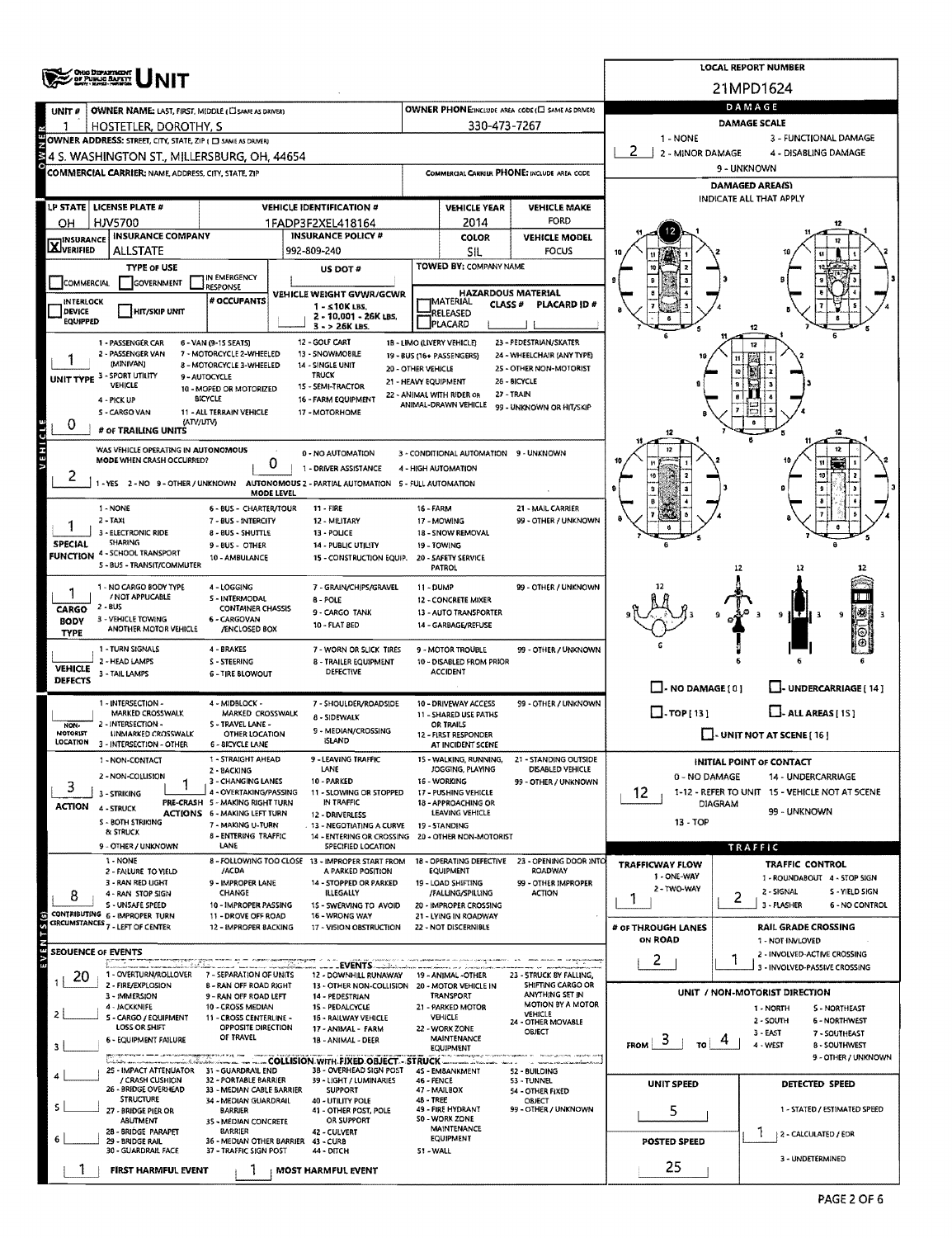|                                  | OHO DEPARTMENT<br>OF PUBLIC BAPETY                                                                    |                                                                        | <b>LOCAL REPORT NUMBER</b>                                              |                                                  |                                                                     |                                                    |                            |                                                                           |  |  |  |
|----------------------------------|-------------------------------------------------------------------------------------------------------|------------------------------------------------------------------------|-------------------------------------------------------------------------|--------------------------------------------------|---------------------------------------------------------------------|----------------------------------------------------|----------------------------|---------------------------------------------------------------------------|--|--|--|
|                                  |                                                                                                       |                                                                        |                                                                         | 21MPD1624                                        |                                                                     |                                                    |                            |                                                                           |  |  |  |
| UNIT#                            | OWNER NAME: LAST, FIRST, MIDDLE (CI SAME AS DRIVER)                                                   |                                                                        | OWNER PHONE2NCLUDE AREA CODE (C) SAME AS DRIVER!                        |                                                  | DAMAGE                                                              |                                                    |                            |                                                                           |  |  |  |
| 2                                | BERRY, LESTER, EDWARD                                                                                 |                                                                        |                                                                         |                                                  | 330-201-3301                                                        |                                                    | 1 - NONE                   | <b>DAMAGE SCALE</b><br>3 - FUNCTIONAL DAMAGE                              |  |  |  |
|                                  | OWNER ADDRESS: STREET, CITY, STATE, ZIP ( C) SAME AS DRIVER!<br>12688 GEARHART RD, BURBANK, OH, 44214 |                                                                        | 2 - MINOR DAMAGE                                                        | 4 - DISABLING DAMAGE                             |                                                                     |                                                    |                            |                                                                           |  |  |  |
|                                  | COMMERCIAL CARRIER: NAME, ADDRESS, CITY, STATE, ZIP                                                   |                                                                        | COMMERCIAL CARRIER PHONE: INCLUDE AREA CODE                             | 9 - UNKNOWN                                      |                                                                     |                                                    |                            |                                                                           |  |  |  |
|                                  |                                                                                                       |                                                                        | DAMAGED AREA(S)                                                         |                                                  |                                                                     |                                                    |                            |                                                                           |  |  |  |
|                                  | LP STATE   LICENSE PLATE #                                                                            |                                                                        | <b>VEHICLE IDENTIFICATION #</b>                                         |                                                  | <b>VEHICLE YEAR</b>                                                 | <b>VEHICLE MAKE</b>                                |                            | INDICATE ALL THAT APPLY                                                   |  |  |  |
| он                               | <b>FKV8464</b>                                                                                        |                                                                        | 1FMSK8DH6LGB15033                                                       |                                                  | 2020                                                                | FORD                                               |                            |                                                                           |  |  |  |
| <b>X</b> <sup>INSURANCE</sup>    | <b>INSURANCE COMPANY</b><br><b>WAYNE MUTUAL</b>                                                       |                                                                        | <b>INSURANCE POLICY #</b><br>PAP0270296                                 | <b>VEHICLE MODEL</b><br><b>COLOR</b>             |                                                                     |                                                    |                            |                                                                           |  |  |  |
|                                  | <b>TYPE OF USE</b>                                                                                    |                                                                        | US DOT #                                                                | GRY<br><b>EXPLORER</b><br>TOWED BY: COMPANY NAME |                                                                     |                                                    |                            |                                                                           |  |  |  |
| COMMERCIAL                       | GOVERNMENT                                                                                            | IN EMERGENCY<br>RESPONSE                                               |                                                                         |                                                  |                                                                     |                                                    |                            |                                                                           |  |  |  |
| INTERLOCK                        |                                                                                                       | # OCCUPANTS                                                            | <b>VEHICLE WEIGHT GVWR/GCWR</b><br>$1 - s10K$ LBs.                      |                                                  | <b>HAZARDOUS MATERIAL</b><br><b>IMATERIAL</b><br>CLASS <sup>#</sup> | PLACARD ID#                                        |                            |                                                                           |  |  |  |
| DEVICE<br>EQUIPPED               | HIT/SKIP UNIT                                                                                         | 5                                                                      | 2 - 10.001 - 26K LBS.                                                   |                                                  | RELEASED<br>PLACARD                                                 |                                                    |                            |                                                                           |  |  |  |
|                                  | 1 - PASSENGER CAR                                                                                     | 6 - VAN (9-15 SEATS)                                                   | $3 - 26K$ LBS.<br>12 - GOLF CART                                        |                                                  | 18 - LIMO (LIVERY VEHICLE)                                          | 23 - PEDESTRIAN/SKATER                             |                            | 12                                                                        |  |  |  |
|                                  | 2 - PASSENGER VAN                                                                                     | - 7 - MOTORCYCLE 2-WHEELED                                             | 13 - SNOWMOBILE                                                         |                                                  | 19 - BUS (16+ PASSENGERS)                                           | 24 - WHEELCHAIR (ANY TYPE)                         |                            |                                                                           |  |  |  |
|                                  | (MINIVAN)<br>UNIT TYPE 3 - SPORT UTILITY                                                              | 8 - MOTORCYCLE 3-WHEELED<br>9 - AUTOCYCLE                              | 14 - SINGLE UNIT<br><b>TRUCK</b>                                        | 20 - OTHER VEHICLE                               | 21 - HEAVY EQUIPMENT                                                | 25 - OTHER NON-MOTORIST<br>26 - BICYCLE            |                            |                                                                           |  |  |  |
|                                  | VEHICLE<br>4 - PICK UP                                                                                | 10 - MOPED OR MOTORIZED<br><b>BICYCLE</b>                              | 15 - SEMI-TRACTOR<br>16 - FARM EQUIPMENT                                |                                                  | 22 - ANIMAL WITH RIDER OR                                           | 27 - TRAIN                                         |                            |                                                                           |  |  |  |
|                                  | 5 - CARGO VAN                                                                                         | 11 - ALL TERRAIN VEHICLE                                               | 17 - MOTORHOME                                                          |                                                  | ANIMAL-DRAWN VEHICLE                                                | 99 - UNKNOWN OR HIT/SKIP                           |                            |                                                                           |  |  |  |
| 0                                | (ATV/UTV)<br># OF TRAILING UNITS                                                                      |                                                                        |                                                                         |                                                  |                                                                     |                                                    |                            |                                                                           |  |  |  |
| <b>A SHISTE</b>                  | WAS VEHICLE OPERATING IN AUTONOMOUS                                                                   |                                                                        | 0 - NO AUTOMATION                                                       |                                                  | 3 - CONDITIONAL AUTOMATION 9 - UNKNOWN                              |                                                    |                            |                                                                           |  |  |  |
|                                  | MODE WHEN CRASH OCCURRED?                                                                             | 0                                                                      | 1 - DRIVER ASSISTANCE                                                   |                                                  | 4 - HIGH AUTOMATION                                                 |                                                    |                            |                                                                           |  |  |  |
| ۷                                | 1 - YES 2 - NO 9 - OTHER / UNKNOWN                                                                    | <b>MODE LEVEL</b>                                                      | AUTONOMOUS 2 - PARTIAL AUTOMATION S - FULL AUTOMATION                   |                                                  |                                                                     |                                                    |                            |                                                                           |  |  |  |
|                                  | 1 - NONE                                                                                              | 6 - BUS - CHARTER/TOUR                                                 | 11 - FIRE                                                               | 16 - FARM                                        |                                                                     | 21 - MAIL CARRIER                                  |                            |                                                                           |  |  |  |
|                                  | $2 - TAXI$                                                                                            | 7 - BUS - INTERCITY                                                    | 12 - MILITARY                                                           |                                                  | 17 - MOWING                                                         | 99 - OTHER / UNKNOWN                               |                            |                                                                           |  |  |  |
| <b>SPECIAL</b>                   | 3 - ELECTRONIC RIDE<br><b>SHARING</b>                                                                 | 8 - BUS - SHUTTLE<br>9 - BUS - OTHER                                   | 13 - POLICE<br>14 - PUBLIC UTILITY                                      |                                                  | 18 - SNOW REMOVAL<br>19 - TOWING                                    |                                                    |                            |                                                                           |  |  |  |
|                                  | <b>FUNCTION 4 - SCHOOL TRANSPORT</b><br>5 - BUS - TRANSIT/COMMUTER                                    | 10 - AMBULANCE                                                         | 15 - CONSTRUCTION EQUIP.                                                |                                                  | 20 - SAFETY SERVICE                                                 |                                                    |                            |                                                                           |  |  |  |
|                                  |                                                                                                       |                                                                        |                                                                         |                                                  | PATROL                                                              |                                                    |                            | 12                                                                        |  |  |  |
|                                  | 1 - NO CARGO BODY TYPE<br>/ NOT APPLICABLE                                                            | 4 - LOGGING<br><b>S - INTERMODAL</b>                                   | 7 - GRAIN/CHIPS/GRAVEL<br>B-POLE                                        | 11 - DUMP                                        | 12 - CONCRETE MIXER                                                 | 99 - OTHER / UNKNOWN                               |                            |                                                                           |  |  |  |
| CARGO<br><b>BODY</b>             | $2 - BUS$<br>3 - VEHICLE TOWING                                                                       | <b>CONTAINER CHASSIS</b><br><b>6 - CARGOVAN</b>                        | 9 - CARGO TANK                                                          |                                                  | 13 - AUTO TRANSPORTER                                               |                                                    |                            | 9<br>9                                                                    |  |  |  |
| <b>TYPE</b>                      | ANOTHER MOTOR VEHICLE                                                                                 | /ENCLOSED BOX                                                          | 10 - FLAT BED                                                           |                                                  | 14 - GARBAGE/REFUSE                                                 |                                                    |                            | ⊛                                                                         |  |  |  |
|                                  | 1 - TURN SIGNALS<br>2 - HEAD LAMPS                                                                    | 4 - BRAKES<br>5 - STEERING                                             | 7 - WORN OR SLICK TIRES<br><b>B - TRAILER EQUIPMENT</b>                 |                                                  | 9 - MOTOR TROUBLE<br>10 - DISABLED FROM PRIOR                       | 99 - OTHER / UNKNOWN                               |                            |                                                                           |  |  |  |
| <b>VEHICLE</b><br><b>DEFECTS</b> | 3 - TAIL LAMPS                                                                                        | <b>6 - TIRE BLOWOUT</b>                                                | DEFECTIVE                                                               |                                                  | <b>ACCIDENT</b>                                                     |                                                    |                            |                                                                           |  |  |  |
|                                  |                                                                                                       |                                                                        |                                                                         |                                                  |                                                                     |                                                    | $\Box$ - NO DAMAGE [ 0 ]   | UNDERCARRIAGE [14]                                                        |  |  |  |
|                                  | 1 - INTERSECTION -<br>MARKED CROSSWALK                                                                | 4 - MIDBLOCK -<br>MARKED CROSSWALK                                     | 7 - SHOULDER/ROADSIDE<br>8 - SIDEWALK                                   |                                                  | 10 - DRIVEWAY ACCESS<br>11 - SHARED USE PATHS                       | 99 - OTHER / UNKNOWN                               | $\Box$ -TOP [13]           | $L$ - ALL AREAS [ 15 ]                                                    |  |  |  |
| NON-<br>MOTORIST                 | 2 - INTERSECTION -<br><b>UNMARKED CROSSWALK</b>                                                       | S - TRAVEL LANE -<br>OTHER LOCATION                                    | 9 - MEDIAN/CROSSING                                                     | OR TRAILS<br>12 - FIRST RESPONDER                |                                                                     |                                                    |                            | $\Box$ - UNIT NOT AT SCENE [16]                                           |  |  |  |
| <b>LOCATION</b>                  | 3 - INTERSECTION - OTHER                                                                              | <b>6 - BICYCLE LANE</b>                                                | <b>ISLAND</b>                                                           |                                                  | AT INCIDENT SCENE                                                   |                                                    |                            |                                                                           |  |  |  |
|                                  | 1 - NON-CONTACT<br>2 - NON-COLLISION                                                                  | 1 - STRAIGHT AHEAD<br>2 - BACKING                                      | 9 - LEAVING TRAFFIC<br>LANE                                             |                                                  | 15 - WALKING, RUNNING,<br>JOGGING, PLAYING                          | 21 - STANDING OUTSIDE<br>DISABLED VEHICLE          | 0 - NO DAMAGE              | <b>INITIAL POINT OF CONTACT</b><br>14 - UNDERCARRIAGE                     |  |  |  |
| 4                                | 11<br>3 - STRIKING                                                                                    | 3 - CHANGING LANES<br>4 - OVERTAKING/PASSING                           | 10 - PARKED<br>11 - SLOWING OR STOPPED                                  |                                                  | 16 - WORKING<br>17 - PUSHING VEHICLE                                | 99 - OTHER / UNKNOWN                               | 6                          | 1-12 - REFER TO UNIT 15 - VEHICLE NOT AT SCENE                            |  |  |  |
| <b>ACTION</b>                    | 4 - STRUCK                                                                                            | PRE-CRASH S - MAKING RIGHT TURN<br><b>ACTIONS 6 - MAKING LEFT TURN</b> | IN TRAFFIC                                                              |                                                  | 18 - APPROACHING OR<br>LEAVING VEHICLE                              |                                                    | <b>DIAGRAM</b>             | 99 - UNKNOWN                                                              |  |  |  |
|                                  | <b>5 - BOTH STRIKING</b><br>& STRUCK                                                                  | 7 - MAKING U-TURN                                                      | 12 - DRIVERLESS<br>13 - NEGOTIATING A CURVE 19 - STANDING               |                                                  |                                                                     |                                                    | 13 - TOP                   |                                                                           |  |  |  |
|                                  | 9 - OTHER / UNKNOWN                                                                                   | <b>B-ENTERING TRAFFIC</b><br>LANE                                      | 14 - ENTERING OR CROSSING 20 - OTHER NON-MOTORIST<br>SPECIFIED LOCATION |                                                  |                                                                     |                                                    |                            | TRAFFIC                                                                   |  |  |  |
|                                  | 1 - NONE                                                                                              | /ACDA                                                                  | 8 - FOLLOWING TOO CLOSE 13 - IMPROPER START FROM                        |                                                  | 18 - OPERATING DEFECTIVE<br><b>EQUIPMENT</b>                        | 23 - OPENING DOOR INTO<br>ROADWAY                  | <b>TRAFFICWAY FLOW</b>     | TRAFFIC CONTROL                                                           |  |  |  |
|                                  | 2 - FAILURE TO YIELD<br>3 - RAN RED LIGHT                                                             | 9 - IMPROPER LANE                                                      | A PARKED POSITION<br>14 - STOPPED OR PARKED                             |                                                  | 19 - LOAD SHIFTING                                                  | 99 - OTHER IMPROPER                                | 1 - ONE-WAY<br>2 - TWO-WAY | 1 - ROUNDABOUT 4 - STOP SIGN                                              |  |  |  |
|                                  | 4 - RAN STOP SIGN<br>5 - UNSAFE SPEED                                                                 | CHANGE<br>10 - IMPROPER PASSING                                        | ILLEGALLY<br>1S - SWERVING TO AVOID                                     |                                                  | /FALLING/SPILLING<br>20 - IMPROPER CROSSING                         | <b>ACTION</b>                                      | 1                          | 2 - SIGNAL<br>S - YIELD SIGN<br>2<br>3 - FLASHER<br><b>6 - NO CONTROL</b> |  |  |  |
|                                  | CONTRIBUTING 6 - IMPROPER TURN<br>CIRCUMSTANCES 7 - LEFT OF CENTER                                    | 11 - DROVE OFF ROAD<br>12 - IMPROPER BACKING                           | 16 - WRONG WAY<br>17 - VISION OBSTRUCTION                               |                                                  | 21 - LYING IN ROADWAY<br>22 - NOT DISCERNIBLE                       |                                                    | # OF THROUGH LANES         | RAIL GRADE CROSSING                                                       |  |  |  |
| EVENTS(S)                        |                                                                                                       |                                                                        |                                                                         |                                                  |                                                                     |                                                    | ON ROAD                    | 1 - NOT INVLOVED                                                          |  |  |  |
|                                  | <b>SEQUENCE OF EVENTS</b>                                                                             |                                                                        |                                                                         |                                                  |                                                                     |                                                    | 2                          | 2 - INVOLVED-ACTIVE CROSSING<br>1<br>3 - INVOLVED-PASSIVE CROSSING        |  |  |  |
| 20                               | 1 - OVERTURN/ROLLOVER<br>2 - FIRE/EXPLOSION                                                           | 7 - SEPARATION OF UNITS                                                | 12 - DOWNHILL RUNAWAY                                                   |                                                  | 19 - ANIMAL -OTHER                                                  | 23 - STRUCK BY FALLING,<br>SHIFTING CARGO OR       |                            |                                                                           |  |  |  |
|                                  | 3 - IMMERSION                                                                                         | <b>8 - RAN OFF ROAD RIGHT</b><br>9 - RAN OFF ROAD LEFT                 | 13 - OTHER NON-COLLISION 20 - MOTOR VEHICLE IN<br>14 - PEDESTRIAN       |                                                  | <b>TRANSPORT</b>                                                    | ANYTHING SET IN                                    |                            | UNIT / NON-MOTORIST DIRECTION                                             |  |  |  |
| 2                                | 4 - JACKKNIFE<br>S - CARGO / EQUIPMENT                                                                | 10 - CROSS MEDIAN<br>11 - CROSS CENTERLINE -                           | 15 - PEDALCYCLE<br>16 - RAILWAY VEHICLE                                 |                                                  | 21 - PARKED MOTOR<br><b>VEHICLE</b>                                 | MOTION BY A MOTOR<br>VEHICLE<br>24 - OTHER MOVABLE |                            | 1 - NORTH<br>5 - NORTHEAST<br>2 - SOUTH<br><b>G-NORTHWEST</b>             |  |  |  |
|                                  | LOSS OR SHIFT<br>6 - EQUIPMENT FAILURE                                                                | OPPOSITE DIRECTION<br>OF TRAVEL                                        | 17 - ANIMAL - FARM<br>18 - ANIMAL - DEER                                |                                                  | 22 - WORK ZONE<br><b>MAINTENANCE</b>                                | OBJECT                                             | 3                          | $3 - EAST$<br>7 - SOUTHEAST                                               |  |  |  |
| з                                |                                                                                                       |                                                                        |                                                                         |                                                  | EQUIPMENT                                                           |                                                    | FROM<br>т٥                 | 4 - WEST<br><b>8 - SOUTHWEST</b><br>9 - OTHER / UNKNOWN                   |  |  |  |
|                                  | 25 - IMPACT ATTENUATOR                                                                                | 31 - GUARDRAIL END                                                     | COLLISION WITH FIXED OBJECT. - STRUCK<br>38 - OVERHEAD SIGN POST        |                                                  | 45 - EMBANKMENT                                                     | 52 - BUILDING                                      |                            |                                                                           |  |  |  |
|                                  | / CRASH CUSHION<br>26 - BRIDGE OVERHEAD                                                               | 32 - PORTABLE BARRIER<br>33 - MEDIAN CABLE BARRIER                     | 39 - LIGHT / LUMINARIES<br><b>SUPPORT</b>                               | 46 - FENCE                                       | 47 - MAILBOX                                                        | <b>S3 - TUNNEL</b><br>54 - OTHER FIXED             | UNIT SPEED                 | DETECTED SPEED                                                            |  |  |  |
|                                  | <b>STRUCTURE</b><br>27 - BRIDGE PIER OR                                                               | 34 - MEDIAN GUARDRAIL<br><b>BARRIER</b>                                | 40 - UTILITY POLE<br>41 - OTHER POST, POLE                              | 48 - TREE                                        | 49 - FIRE HYDRANT                                                   | OBJECT<br>99 - OTHER / UNKNOWN                     | 0                          | 1 - STATED / ESTIMATED SPEED                                              |  |  |  |
|                                  | <b>ABUTMENT</b><br>28 - BRIDGE PARAPET                                                                | 35 - MEDIAN CONCRETE<br><b>BARRIER</b>                                 | OR SUPPORT<br>42 - CULVERT                                              |                                                  | <b>SO - WORK ZONE</b><br>MAINTENANCE                                |                                                    |                            | T                                                                         |  |  |  |
|                                  | 29 - BRIDGE RAIL<br>30 - GUARDRAIL FACE                                                               | 36 - MEDIAN OTHER BARRIER 43 - CURB<br>37 - TRAFFIC SIGN POST          | 44 - DITCH                                                              | 51 - WALL                                        | EQUIPMENT                                                           |                                                    | <b>POSTED SPEED</b>        | 2 - CALCULATED / EDR                                                      |  |  |  |
|                                  | <b>FIRST HARMFUL EVENT</b>                                                                            |                                                                        | <b>MOST HARMFUL EVENT</b>                                               |                                                  |                                                                     |                                                    | 25                         | 3 - UNDETERMINED                                                          |  |  |  |
|                                  |                                                                                                       |                                                                        |                                                                         |                                                  |                                                                     |                                                    |                            |                                                                           |  |  |  |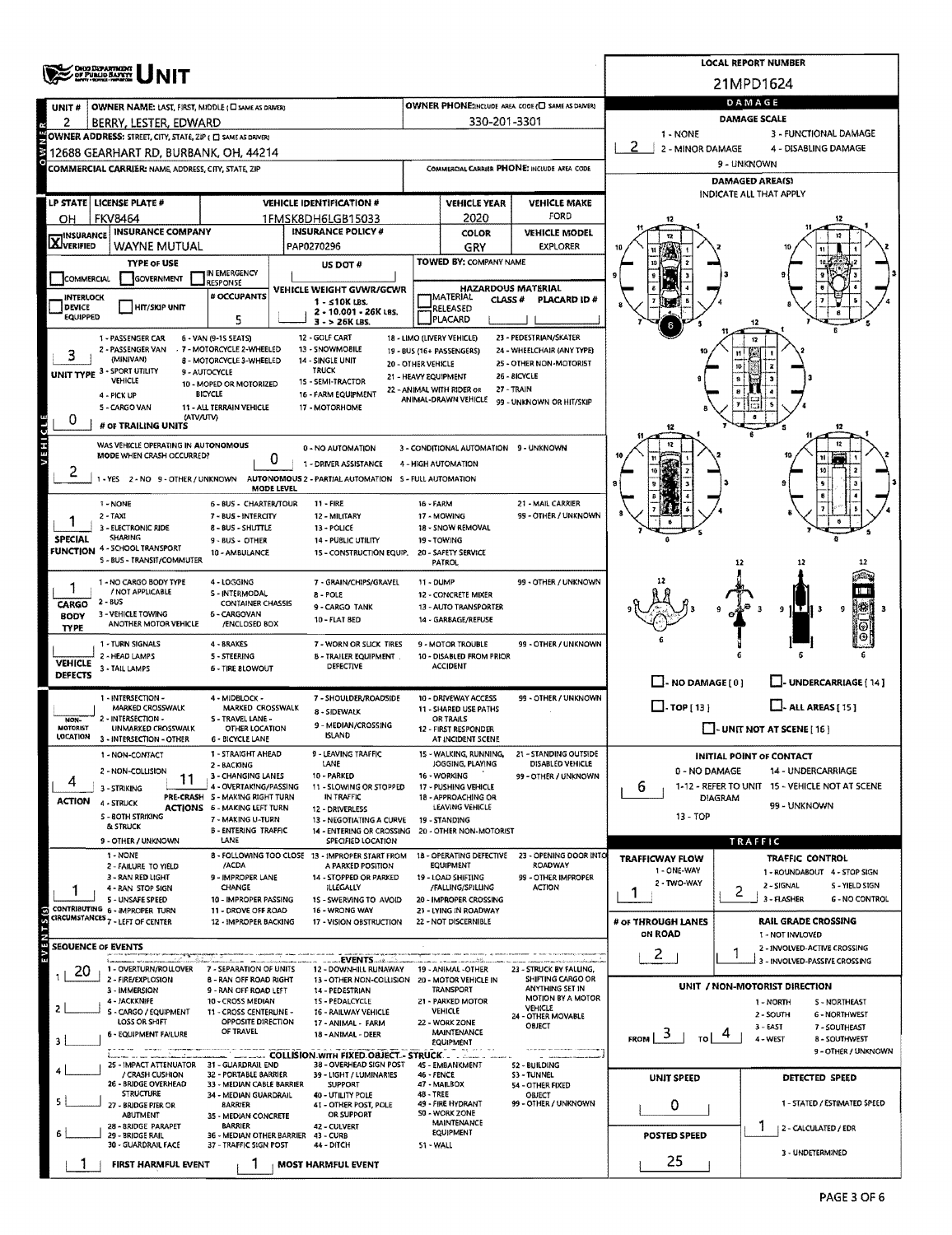|                                                       | <b>WE SHOW MOTORIST / NON-MOTORIST</b>                                                                                                  |                                                                    |                   |                                           |                           |                                                 |                             |                                                                         |                                                                                  |                                             | <b>LOCAL REPORT NUMBER</b><br>21MPD1624                                      |               |                                                                               |                        |                            |  |  |
|-------------------------------------------------------|-----------------------------------------------------------------------------------------------------------------------------------------|--------------------------------------------------------------------|-------------------|-------------------------------------------|---------------------------|-------------------------------------------------|-----------------------------|-------------------------------------------------------------------------|----------------------------------------------------------------------------------|---------------------------------------------|------------------------------------------------------------------------------|---------------|-------------------------------------------------------------------------------|------------------------|----------------------------|--|--|
| UNIT #                                                | <b>NAME: LAST, FIRST, MIDDLE</b>                                                                                                        |                                                                    |                   |                                           |                           |                                                 |                             |                                                                         |                                                                                  |                                             | DATE OF BIRTH                                                                |               |                                                                               | AGE                    | <b>GENDER</b>              |  |  |
| 1                                                     | HOSTETLER, DOROTHY, S                                                                                                                   |                                                                    |                   |                                           | 06/08/1998                |                                                 |                             | 23                                                                      | F                                                                                |                                             |                                                                              |               |                                                                               |                        |                            |  |  |
|                                                       | <b>ADDRESS: STREET, CITY, STATE, ZIP</b>                                                                                                |                                                                    |                   |                                           |                           |                                                 |                             |                                                                         |                                                                                  | <b>CONTACT PHONE - INCLUDE AREA CODE</b>    |                                                                              |               |                                                                               |                        |                            |  |  |
|                                                       | 4 S, WASHINGTON ST., MILLERSBURG, OH, 44654                                                                                             |                                                                    |                   |                                           |                           |                                                 |                             |                                                                         |                                                                                  | 330-473-7267                                |                                                                              |               |                                                                               |                        |                            |  |  |
| <b>INJURIES INJURED</b>                               | <b>TAKEN</b>                                                                                                                            | <b>EMS AGENCY (NAME)</b>                                           |                   |                                           |                           | INJURED TAKEN TO: MEDICAL FACILITY (NAME, CITY) |                             | SAFETY EQUIPMENT<br><b>USED</b>                                         |                                                                                  | DOT-Compliant<br><sup>J</sup> MC HELMET     | <b>SEATING</b><br>POSITION                                                   | AIR BAG USAGE |                                                                               | EJECTION               | <b>TRAPPED</b>             |  |  |
| 5                                                     | BΥ<br>11.                                                                                                                               |                                                                    |                   |                                           |                           |                                                 |                             | 4                                                                       |                                                                                  |                                             | 1                                                                            |               | 1<br>-1<br>1                                                                  |                        |                            |  |  |
| <b>ISTORIST / NON-MOTORIST</b><br><b>OL STATE</b>     |                                                                                                                                         | <b>OPERATOR LICENSE NUMBER</b>                                     |                   |                                           | <b>OFFENSE CHARGED</b>    |                                                 | <b>LOCAL</b><br><b>CODE</b> | OFFENSE DESCRIPTION                                                     |                                                                                  |                                             |                                                                              |               | <b>CITATION NUMBER</b>                                                        |                        |                            |  |  |
| OH<br>OL CLASS                                        | UG392843<br>ENDORSEMENT                                                                                                                 |                                                                    |                   |                                           |                           |                                                 |                             |                                                                         |                                                                                  |                                             | <b>ALCOHOL TEST</b>                                                          |               | DRUG TEST(S)                                                                  |                        |                            |  |  |
|                                                       |                                                                                                                                         | <b>RESTRICTION SELECT UP TO 3</b>                                  | <b>DRIVER</b>     | <b>DISTRACTED</b>                         | <b>ALCOHOL</b>            | ALCOHOL / DRUG SUSPECTED                        | MARUUANA                    | <b>CONDITION</b>                                                        | <b>STATUS</b>                                                                    | TYPE                                        | VALUE                                                                        | <b>STATUS</b> | <b>TYPE</b>                                                                   |                        | RESULTS SELECT UP TO 4     |  |  |
| 4                                                     |                                                                                                                                         |                                                                    | $18Y_4$           |                                           |                           | OTHER DRUG                                      |                             | 1                                                                       |                                                                                  | 1                                           |                                                                              | 1             | 1                                                                             |                        |                            |  |  |
| UNIT #                                                |                                                                                                                                         | NAME: LAST, FIRST, MIDDLE                                          |                   |                                           |                           |                                                 |                             |                                                                         |                                                                                  |                                             | DATE OF BIRTH                                                                |               |                                                                               | AGE                    | <b>GENDER</b>              |  |  |
| 2                                                     |                                                                                                                                         | BERRY, MARY, JANE                                                  |                   |                                           |                           |                                                 |                             |                                                                         |                                                                                  |                                             | 08/04/1980                                                                   |               |                                                                               | 41                     | F                          |  |  |
|                                                       | ADDRESS: STREET, CITY, STATE, ZIP                                                                                                       |                                                                    |                   |                                           |                           |                                                 |                             |                                                                         |                                                                                  | 330-201-3312                                | <b>CONTACT PHONE - INCLUDE AREA CODE</b>                                     |               |                                                                               |                        |                            |  |  |
|                                                       | <b>INJURIES INJURED</b>                                                                                                                 | 12688 GEARHART RD., BURBANK, OH, 44214<br><b>EMS AGENCY (NAME)</b> |                   |                                           |                           | INJURED TAKEN TO: MEDICAL FACILITY (NAME, CITY) |                             | <b>SAFETY EQUIPMENT</b>                                                 |                                                                                  |                                             | <b>SEATING</b>                                                               | AIR BAG USAGE |                                                                               | <b>EJECTION</b>        | <b>TRAPPED</b>             |  |  |
| / NON-MOTORIST<br>5                                   | <b>TAKEN</b><br><b>BY</b><br>11                                                                                                         |                                                                    |                   |                                           |                           |                                                 |                             | USED<br>4                                                               |                                                                                  | DOT-Compliant<br><b>MC HELMET</b>           | POSITION<br>1                                                                | 1             |                                                                               |                        | 1                          |  |  |
| <b>OL STATE</b>                                       |                                                                                                                                         | <b>OPERATOR LICENSE NUMBER</b>                                     |                   |                                           | OFFENSE CHARGED           |                                                 | LOCAL                       | OFFENSE DESCRIPTION                                                     |                                                                                  |                                             |                                                                              |               | <b>CITATION NUMBER</b>                                                        |                        |                            |  |  |
| <b>OTORIST</b><br>он                                  | RS956616                                                                                                                                |                                                                    |                   |                                           |                           |                                                 | <b>CODE</b>                 |                                                                         |                                                                                  |                                             |                                                                              |               |                                                                               |                        |                            |  |  |
| OL CLASS                                              | <b>ENDORSEMENT</b>                                                                                                                      | <b>RESTRICTION SELECT UP TO 3</b>                                  | <b>DRIVER</b>     |                                           |                           | ALCOHOL / DRUG SUSPECTED                        |                             | <b>CONDITION</b>                                                        |                                                                                  |                                             | ALCOHOL TEST                                                                 |               | <b>DRUG TEST(S)</b>                                                           |                        |                            |  |  |
|                                                       |                                                                                                                                         |                                                                    | IBY <sub>1</sub>  |                                           | <b>DISTRACTED ALCOHOL</b> |                                                 | MARUUANA                    |                                                                         | <b>STATUS</b>                                                                    | <b>TYPE</b>                                 | VALUE                                                                        | <b>STATUS</b> | <b>TYPE</b>                                                                   |                        | RESULTS SELECT UP TO 4     |  |  |
| 4                                                     |                                                                                                                                         |                                                                    |                   |                                           | OTHER DRUG                |                                                 |                             | 1                                                                       | 1                                                                                |                                             |                                                                              |               | 1                                                                             |                        |                            |  |  |
| UNIT#                                                 |                                                                                                                                         | NAME: LAST, FIRST, MIDDLE                                          |                   |                                           |                           |                                                 |                             |                                                                         |                                                                                  |                                             | DATE OF BIRTH                                                                |               |                                                                               | AGE                    | <b>GENDER</b>              |  |  |
|                                                       | ADDRESS: STREET, CITY, STATE, ZIP                                                                                                       |                                                                    |                   |                                           |                           |                                                 |                             |                                                                         | <b>CONTACT PHONE - INCLUDE AREA CODE</b>                                         |                                             |                                                                              |               |                                                                               |                        |                            |  |  |
|                                                       |                                                                                                                                         |                                                                    |                   |                                           |                           |                                                 |                             |                                                                         |                                                                                  |                                             |                                                                              |               |                                                                               |                        |                            |  |  |
|                                                       | <b>INJURIES INJURED</b>                                                                                                                 | <b>EMS AGENCY (NAME)</b>                                           |                   |                                           |                           | INJURED TAKEN TO: MEDICAL FACILITY (NAME, CITY) |                             | <b>SAFETY EQUIPMENT</b>                                                 | <b>SEATING</b><br>AIR BAG USAGE<br><b>EJECTION</b><br>1DOT-COMPLIANT<br>POSITION |                                             |                                                                              |               |                                                                               |                        | <b>TRAPPED</b>             |  |  |
|                                                       | TAKEN<br>BY                                                                                                                             |                                                                    |                   |                                           |                           |                                                 |                             | <b>USED</b>                                                             | JMC HELMET                                                                       |                                             |                                                                              |               |                                                                               |                        |                            |  |  |
|                                                       |                                                                                                                                         | OL STATE OPERATOR LICENSE NUMBER                                   |                   |                                           | <b>OFFENSE CHARGED</b>    |                                                 | LOCAL<br>CODE               | <b>OFFENSE DESCRIPTION</b>                                              |                                                                                  | <b>CITATION NUMBER</b>                      |                                                                              |               |                                                                               |                        |                            |  |  |
| MOTORIST / NON-MOTORIST                               |                                                                                                                                         |                                                                    |                   |                                           |                           |                                                 |                             |                                                                         |                                                                                  |                                             |                                                                              |               |                                                                               |                        |                            |  |  |
| OL CLASS                                              | <b>ENDORSEMENT</b>                                                                                                                      | <b>RESTRICTION SELECT UP TO 3</b>                                  | <b>DRIVER</b>     | <b>DISTRACTED</b>                         | <b>ALCOHOL</b>            | ALCOHOL / DRUG SUSPECTED                        | MARUUANA                    | <b>CONDITION</b>                                                        | <b>STATUS</b>                                                                    | <b>ALCOHOL TEST</b><br>VALUE<br><b>TYPE</b> |                                                                              |               | <b>DRUG TEST(S)</b><br><b>STATUS</b><br><b>TYPE</b><br>RESULTS SELECT UP TO 4 |                        |                            |  |  |
|                                                       |                                                                                                                                         |                                                                    | BY                |                                           | <b>OTHER DRUG</b>         |                                                 |                             |                                                                         |                                                                                  |                                             |                                                                              |               |                                                                               |                        |                            |  |  |
|                                                       | <b>INHIRIES</b>                                                                                                                         | <b>SEATING POSITION</b>                                            |                   | <b>AIR BAG</b>                            |                           | в                                               | OL CLACC                    | OL RESTRICTION(S)   DRIVER DISTRACTION                                  |                                                                                  |                                             |                                                                              |               |                                                                               | TECT CTATHE            |                            |  |  |
| 1 - FATAL :                                           |                                                                                                                                         | 1 - FRONT - LEFT SIDE<br>(MOTORCYCLE DRIVER)                       |                   | 1 - NOT DEPLOYED<br>2 - DEPLOYED FRONT    |                           | 1 - CLASS A                                     |                             | <b>SI - ALCOHOL INTERLOCK</b>                                           |                                                                                  |                                             | - NOT DISTRACTED<br>2 - MANUALLY OPERATING AN                                |               | 1 - NONE GIVEN<br>2 - TEST REFUSED                                            |                        |                            |  |  |
| 2 - SUSPECTED SERIOUS<br><b>INJURY</b>                |                                                                                                                                         | 2 - FRONT - MIDDLE<br>3 - FRONT - RIGHT SIDE                       |                   | 3 - DEPLOYED SIDE<br>4'- DEPLOYED BOTH    |                           | 2 - CLASS B<br>3 - CLASS C                      |                             | DEVICE <sup>9</sup><br>2 - CDL INTRASTATE ONLY<br>3 - CORRECTIVE LENSES |                                                                                  |                                             | <b>ELECTRONIC</b><br><b>COMMUNICATION DEVICE</b>                             |               | 3 - TEST GIVEN,                                                               |                        | CONTAMINATED SAMPLE        |  |  |
| 3 - SUSPECTED MINOR<br>. INJURY.                      |                                                                                                                                         | - SECOND - LEFT SIDE<br>(MOTORCYCLE PASSENGER)                     | <b>FRONT/SIDE</b> | 5.4 NOT APPLICABLE:                       |                           | 4 - REGULAR CLASS                               |                             | 14 - FARM WAIVER.<br>S' - EXCEPT CLASS A BUS                            |                                                                                  |                                             | (TEXTING, TYPING,<br><b>DIALING</b>                                          |               | - / UNUSABLE<br>4 - TEST GIVEN,                                               |                        |                            |  |  |
| 4 - POSSIBLE INJURY<br>5 - NO APPARENT INJURY         |                                                                                                                                         | S - SECOND - MIDDLE<br>6 - SECOND - RIGHT SIDE                     |                   | 9 - DEPLOYMENT UNKNOWN                    |                           | $(OHIO = D)$<br>5 - M/C MOPED ONLY              |                             | -6 - EXCEPT CLASS A<br>& CLASS B BUS                                    |                                                                                  |                                             | TALKING ON HANDS-FREE<br>COMMUNICATION DEVICE                                |               | <b>5 - TEST GIVEN,</b>                                                        | RESULTS KNOWN          |                            |  |  |
|                                                       | <b>INJURIES TAKEN BY</b>                                                                                                                | 7 - THIRD: - LEFT SIDE<br>(MOTORCYCLE SIDE CAR)                    |                   | <b>EJECTION</b>                           |                           | 6 - NO.VALID OL                                 |                             | <b>EXCEPT TRACTOR-TRAILER</b><br>8 - INTERMEDIATE LICENSE               |                                                                                  |                                             | 4 - TALKING ON HAND-HELD<br>COMMUNICATION DEVICE<br>- OTHER ACTIVITY WITH AN |               |                                                                               | <b>RESULTS UNKNOWN</b> |                            |  |  |
| NOT TRANSPORTED                                       |                                                                                                                                         | 8 - THIRD - MIDDLE<br>9 - THIRD - RIGHT SIDE                       | 1 - NOT EJECTED   | '2 - PARTIALLY EJECTED                    |                           | <b>OL ENDORSEMENT</b>                           |                             | <b>RESTRICTIONS</b><br>9 - LEARNER'S PERMIT<br><b>RESTRICTIONS</b>      |                                                                                  |                                             | ELECTRONIC DEVICE<br>6 - PASSENGER                                           |               | 1 - NONE                                                                      |                        | <b>ALCOHOL TEST TYPE</b>   |  |  |
| <b>/TREATED AT SCENE</b><br>2 - EMS                   |                                                                                                                                         | 10 - SLEEPER SECTION<br>OF TRUCK CAB                               |                   | 3 - TOTALLY EJECTED<br>4 - NOT APPLICABLE |                           | H - HAZMAT                                      |                             | 10 - LIMITED TO DAYLIGHT<br><b>ONLY</b>                                 |                                                                                  |                                             | <b>F7 - OTHER DISTRACTION</b><br><b>INSIDE THE VEHICLE</b>                   |               | 2 - BLOOD<br>3 - URINE                                                        |                        |                            |  |  |
| 3 - POLICE                                            |                                                                                                                                         | 511 - PASSENGER IN<br>OTHER ENCLOSED CARGO                         |                   | TRAPPED                                   |                           | <b>M - MOTORCYCLE</b><br>P - PASSENGER          |                             | 11 - LIMITED TO EMPLOYMENT<br>12 - LIMITED - OTHER                      |                                                                                  |                                             | <b>8 - OTHER DISTRACTION</b><br>OUTSIDE THE VEHICLE                          |               | 4-BREATH<br>5 - OTHER                                                         |                        |                            |  |  |
| 9 - OTHER / UNKNOWN                                   |                                                                                                                                         | AREA (NON-TRAILING UNIT,<br>BUS, PICK-UP WITH CAPI                 | 1 - NOT TRAPPED   | 2 - EXTRICATED BY                         |                           | N - TANKER                                      |                             | <b>13 - MECHANICAL DEVICES</b><br>(SPECIAL BRAKES, HAND                 |                                                                                  |                                             | \$9 ~ OTHER / UNKNOWN.<br><b>CONDITION</b>                                   |               |                                                                               |                        | <b>DRUG TEST TYPE</b>      |  |  |
|                                                       | <b>SAFETY EQUIPMENT</b>                                                                                                                 | - PASSENGER IN<br>UNENCLOSED CARGO AREA                            | 3 - FREED BY      | MECHANICAL MEANS                          |                           | Q - MOTOR SCOOTER<br>R - THREE-WHEEL -          |                             | CONTROLS, OR OTHER !<br>ADAPTIVE DEVICES)                               |                                                                                  |                                             | - APPARENTLY NORMAL                                                          |               | $1 - \text{NONE}$<br>2 - BLOOD                                                |                        |                            |  |  |
| USED.                                                 | $4 - \text{NONE}, \text{USED}: \dots$<br>13 - TRAILING UNIT<br>NON-MECHANICAL MEANS<br>2 - SHOULDER BELT ONLY<br>14 - RIDING ON VEHICLE |                                                                    |                   |                                           |                           | <b>MOTORCYCLE</b><br>S - SCHOOL BUS             |                             | {14 - MILITARY VEHICLES ONLY<br>15 - MOTOR VEHICLES                     |                                                                                  |                                             | <b>2 SPHYSICAL IMPAIRMENT</b><br>3 - EMOTIONAL (E.G.:-<br>DEPRESSED, ANGRY,  |               | 3 FURINE<br>4-OTHER                                                           |                        |                            |  |  |
| 4 - SHOULDER & LAP BELT                               | EXTERIOR<br>3 - LAP BELT ONLY USED<br>(NON-TRAILING UNIT)<br>1S - NON-MOTORIST                                                          |                                                                    |                   |                                           |                           | T - DOUBLE & TRIPLE                             |                             | WITHOUT AIR BRAKES<br><b>16 - OUTSIDE MIRROR</b>                        |                                                                                  |                                             | DISTURBED)                                                                   |               |                                                                               |                        | <b>DRUG TEST RESULT(S)</b> |  |  |
| <b>USED</b><br>5 - CHILD RESTRAINT SYSTEM             |                                                                                                                                         | 99 - OTHER / UNKNOWN                                               |                   |                                           |                           | <b>TRAILERS</b><br>X - TANKER / HAZMAT          |                             | .17 - PROSTHETIC AID-<br>: 18 - OTHER .                                 |                                                                                  |                                             | 4 - ILLNESS<br>S - FELL ASLEEP, FAINTED,                                     |               | 1 - AMPHETAMINES<br>2 - BARBITURATES                                          |                        |                            |  |  |
| - FORWARD FACING<br><b>6 - CHILD RESTRAINT SYSTEM</b> |                                                                                                                                         |                                                                    |                   |                                           |                           |                                                 |                             |                                                                         |                                                                                  |                                             | FATIGUED, ETC.<br><b>6 - UNDER THE INFLUENCE OF</b><br>MEDICATIONS / DRUGS / |               | ុំ3 - 8ENZODIAZEPINES<br>4 - CANNABINOIDS                                     |                        |                            |  |  |
| - REAR FACING<br>7 - BOOSTER SEAT                     |                                                                                                                                         |                                                                    |                   |                                           |                           | F - FEMALE                                      | <b>GENDER</b>               |                                                                         |                                                                                  |                                             | <b>ALCOHOL</b><br>- OTHER / UNKNOWN                                          |               | 5 - COCAINE<br>6 - OPIATES / OPIOIDS                                          |                        |                            |  |  |
| 8 - HELMET USED<br>9'- PROTECTIVE PADS USED           |                                                                                                                                         |                                                                    |                   |                                           |                           | M - MALE<br>U - OTHER / UNKNOWN                 |                             |                                                                         |                                                                                  |                                             |                                                                              |               | :7 – OTHER<br>8 - NEGATIVE RESULTS                                            |                        |                            |  |  |
| (ELBOWS, KNEES, ETC)<br>10 - REFLECTIVE CLOTHING      |                                                                                                                                         |                                                                    |                   |                                           |                           |                                                 |                             |                                                                         |                                                                                  |                                             |                                                                              |               |                                                                               |                        |                            |  |  |
| 11 - LIGHTING - PEDESTRIAN<br>/ BICYCLE ONLY          |                                                                                                                                         |                                                                    |                   |                                           |                           |                                                 |                             |                                                                         |                                                                                  |                                             |                                                                              |               |                                                                               |                        |                            |  |  |
| 99 - OTHER / UNKNOWN                                  |                                                                                                                                         |                                                                    |                   |                                           |                           |                                                 |                             |                                                                         |                                                                                  |                                             |                                                                              |               |                                                                               |                        |                            |  |  |

 $\bar{\beta}$ 

 $\hat{\mathcal{E}}$ 

 $\hat{\mathcal{A}}$ 

 $\sim$   $\sim$ 

J.

 $\mathcal{F}_{\text{max}}$ 

 $\overline{\phantom{a}}$ 

 $\mathcal{L}$ 

 $\sim$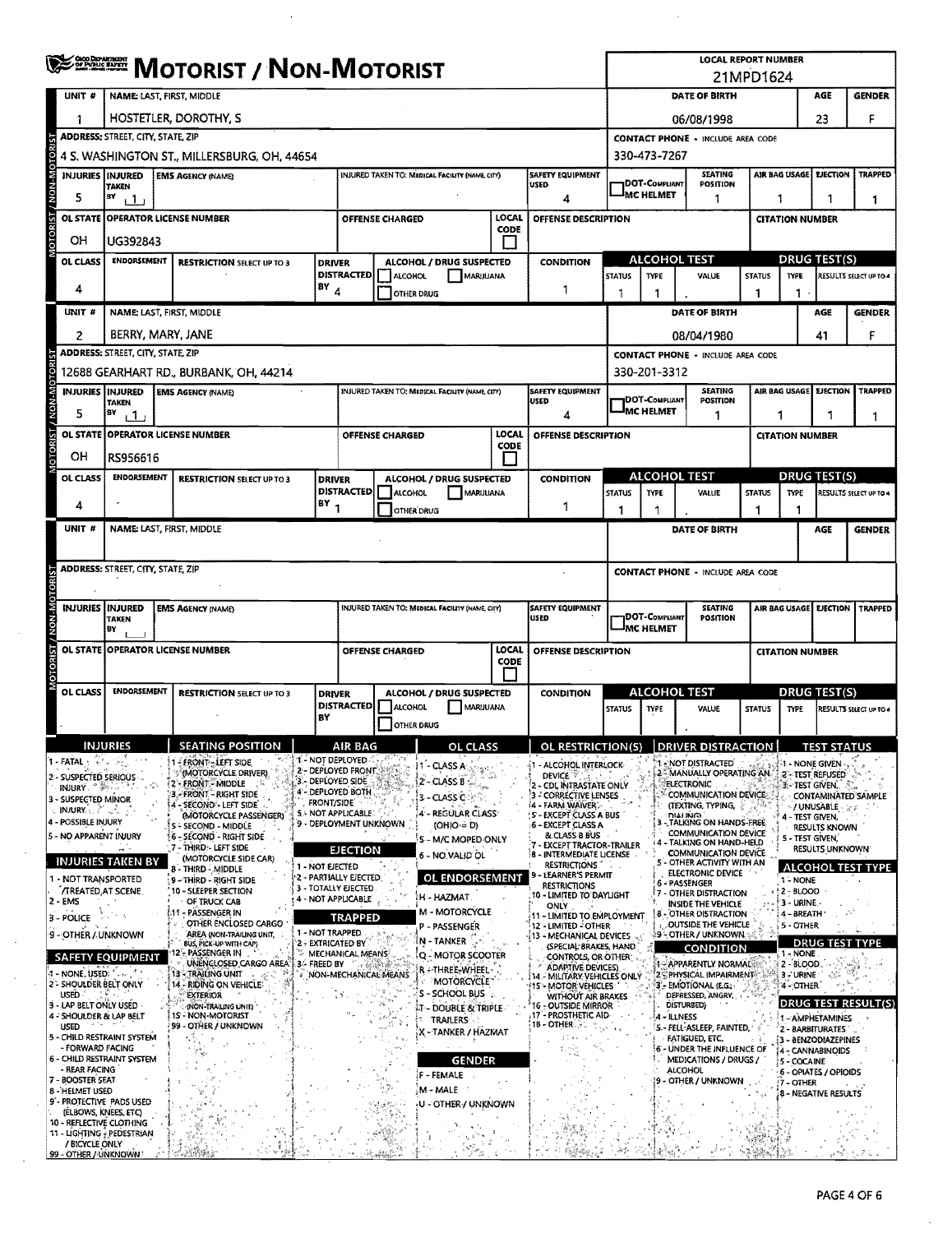|                           |                                                                                                                                  | <b>WITH ALSO AND ASSESS ARE ALCOHOLY AND EXAMPLE</b> | <b>LOCAL REPORT NUMBER</b><br>21MPD1624 |                                                            |                                                                           |                                                          |                                   |                                        |                        |                                   |  |  |
|---------------------------|----------------------------------------------------------------------------------------------------------------------------------|------------------------------------------------------|-----------------------------------------|------------------------------------------------------------|---------------------------------------------------------------------------|----------------------------------------------------------|-----------------------------------|----------------------------------------|------------------------|-----------------------------------|--|--|
| UNIT <sup>#</sup>         |                                                                                                                                  | NAME: LAST, FIRST, MIDDLE                            |                                         |                                                            | DATE OF BIRTH                                                             |                                                          | AGE                               | <b>GENDER</b>                          |                        |                                   |  |  |
| 2                         |                                                                                                                                  | BERRY, REBECCA, JANE                                 |                                         |                                                            |                                                                           |                                                          | 08/18/1981                        |                                        | 40                     | F                                 |  |  |
| CCUPAN                    | <b>ADDRESS: STREET, CITY, STATE, ZIP</b>                                                                                         |                                                      |                                         | <b>CONTACT PHONE - INCLUDE AREA CODE</b>                   |                                                                           |                                                          |                                   |                                        |                        |                                   |  |  |
|                           |                                                                                                                                  | 4547 PIEDMONT RD, WAYNE, WV, 25570                   |                                         |                                                            | 304-641-7188                                                              |                                                          |                                   |                                        |                        |                                   |  |  |
| <b>INJURIES   INJURED</b> | <b>TAKEN</b>                                                                                                                     | <b>EMS AGENCY (NAME)</b>                             |                                         | <b>INJURED TAKEN TO: MEDICAL FACILITY (NAME, CITY)</b>     | <b>SAFETY EQUIPMENT</b>                                                   | DOT-COMPLIANT<br><b>MC HELMET</b>                        | <b>SEATING</b><br><b>POSITION</b> | AIR BAG USAGE                          | <b>EJECTION</b>        | <b>TRAPPED</b>                    |  |  |
| 5                         | BY<br>⊢ 1                                                                                                                        |                                                      |                                         |                                                            | 4                                                                         |                                                          | 1                                 | 1                                      | $\mathbf{1}$           | 1                                 |  |  |
| UNIT <sup>#</sup>         |                                                                                                                                  | NAME: LAST, FIRST, MIDDLE                            |                                         |                                                            |                                                                           |                                                          | DATE OF BIRTH                     |                                        | AGE                    | <b>GENDER</b>                     |  |  |
| 2                         | ADDRESS: STREET, CITY, STATE, ZIP                                                                                                | BERRY, DALE, EDWARD                                  |                                         |                                                            |                                                                           |                                                          | 04/11/1954                        |                                        | 67                     | м                                 |  |  |
|                           |                                                                                                                                  | 840 DRIFT CREEK RD., WAYNE, WV, 25570                |                                         | <b>CONTACT PHONE - INCLUDE AREA CODE</b><br>304-360-6070   |                                                                           |                                                          |                                   |                                        |                        |                                   |  |  |
|                           | <b>INJURIES INJURED</b><br>INJURED TAKEN TO: MEDICAL FACILITY (NAME CITY)<br><b>SAFETY EQUIPMENT</b><br><b>EMS AGENCY INAMEL</b> |                                                      |                                         |                                                            |                                                                           |                                                          | <b>SEATING</b><br>DOT-COMPLIANT   |                                        |                        | <b>EJECTION</b><br><b>TRAPPED</b> |  |  |
| 5                         | <b>TAKEN</b><br>BY<br>⊢1.                                                                                                        |                                                      |                                         |                                                            | 4                                                                         | <b>IMC HELMET</b>                                        | POSITION                          | 1                                      | 1                      |                                   |  |  |
| UNIT #                    |                                                                                                                                  | NAME: LAST, FIRST, MIDDLE                            |                                         |                                                            |                                                                           |                                                          | <b>DATE OF BIRTH</b>              |                                        | AGE                    | <b>GENDER</b>                     |  |  |
| 2                         |                                                                                                                                  | QUEEN, LILLY MAE, CUBA                               |                                         |                                                            |                                                                           |                                                          | 06/16/1970                        |                                        | 51                     | F                                 |  |  |
| <b>OCCUPAN</b>            | <b>ADDRESS: STREET, CITY, STATE, ZIP</b>                                                                                         |                                                      |                                         |                                                            |                                                                           | <b>CONTACT PHONE - INCLUDE AREA CODE</b>                 |                                   |                                        |                        |                                   |  |  |
|                           |                                                                                                                                  | 152 ROANOKE CIRCLE, WAYNE, WV, 25570                 |                                         |                                                            |                                                                           | 330-360-6070                                             | <b>SEATING</b>                    |                                        |                        |                                   |  |  |
| <b>INJURIES INJURED</b>   | <b>TAKEN</b>                                                                                                                     | <b>EMS AGENCY (NAME)</b>                             |                                         | INJURED TAKEN TO: MEDICAL FACILITY (NAME, CITY)            | <b>SAFETY EQUIPMENT</b>                                                   | 1DOT-Compliant                                           |                                   | AIR BAG USAGE   EJECTION               | <b>TRAPPED</b>         |                                   |  |  |
| 5                         | BY<br>⊢ 1                                                                                                                        |                                                      |                                         |                                                            | 4                                                                         | <b>IMC HELMET</b>                                        | 1                                 | 1                                      | 1                      |                                   |  |  |
| UNIT #                    |                                                                                                                                  | NAME: LAST, FIRST, MIDDLE                            |                                         |                                                            |                                                                           |                                                          | <b>DATE OF BIRTH</b>              |                                        | AGE                    | <b>GENDER</b>                     |  |  |
| 2                         | <b>ADDRESS: STREET, CITY, STATE, ZIP</b>                                                                                         | BERRY, LESTER, EDWARD                                |                                         |                                                            |                                                                           |                                                          | 02/16/1980                        |                                        | 41                     | м                                 |  |  |
| Vdanoo                    |                                                                                                                                  | 12688 GEARHART RD., BURBANK, OH, 44214               |                                         |                                                            |                                                                           | <b>CONTACT PHONE - INCLUDE AREA CODE</b><br>330-201-3301 |                                   |                                        |                        |                                   |  |  |
|                           | <b>INJURIES INJURED</b>                                                                                                          | <b>EMS AGENCY (NAME)</b>                             |                                         | INJURED TAKEN TO: MEDICAL FACILITY (NAME, CITY)            | <b>SAFETY EQUIPMENT</b>                                                   |                                                          | <b>SEATING</b>                    |                                        | AIR BAG USAGE EJECTION | <b>TRAPPED</b>                    |  |  |
| 5                         | <b>TAKEN</b><br>BY                                                                                                               |                                                      |                                         |                                                            | 4                                                                         | <b>DOT-COMPLIANT</b><br>IMC HELMET                       | POSITION<br>1                     |                                        |                        |                                   |  |  |
|                           |                                                                                                                                  | <b>INJURIES</b>                                      |                                         | <b>SAFETY EQUIPMENT USED</b>                               | <b>SEATING POSITION</b>                                                   |                                                          |                                   | <b>AIR BAG USAGE</b>                   |                        |                                   |  |  |
| $1 - FATAL$               |                                                                                                                                  |                                                      | 1 - NONE USED -                         |                                                            | 1 - Front - Left Side                                                     |                                                          |                                   | 1 - NOT DEPLOYED                       |                        |                                   |  |  |
|                           |                                                                                                                                  | 2 - SUSPECTED SERIOUS INJURY                         |                                         | VEHICLE OCCUPANT                                           | (MOTORCYCLE DRIVER)<br>2 - Front - Middler ,                              |                                                          |                                   | 2 - DEPLOYED-FRONT                     |                        |                                   |  |  |
|                           |                                                                                                                                  | 3 - SUSPECTED MINOR INJURY                           |                                         | 2'- SHOULDER BELT ONLY USED "<br>3 - L'AP BELT ONLY USED " | 3 - FRONT - RIGHT SIDE                                                    |                                                          |                                   | 3 - DEPLOYED SIDE<br>4 - DEPLOYED BOTH |                        |                                   |  |  |
|                           | 4 - POSSIBLE INJURY<br>5 - NO APPARENT INJURY                                                                                    |                                                      |                                         | 4 - SHOULDER & LAP BELT USED                               | 4 - SECOND - LEFT SIDE<br>(MOTORCYCLE PASSENGER)                          |                                                          |                                   |                                        |                        |                                   |  |  |
|                           |                                                                                                                                  |                                                      |                                         | 5 - CHILD RESTRAINT SYSTEM -                               | 5 - SECOND - MIDDLE                                                       | <b>FRONT/SIDE</b><br>5 - NOT APPLICABLE.                 |                                   |                                        |                        |                                   |  |  |
|                           |                                                                                                                                  | <b>INJURED TAKEN BY</b><br>1 - NOT TRANSPORTED %     |                                         | <b>FORWARD FACING</b><br>6 - CHILD RESTRAINT SYSTEM -      | 6 - SECOND - RIGHT SIDE :<br>7 - THIRD - LEFT SIDE                        |                                                          | 9 - DEPLOYMENT UNKNOWN            |                                        |                        |                                   |  |  |
|                           | TREATED AT SCENE.                                                                                                                |                                                      |                                         | REAR FACING                                                | (MOTORCYCLE SIDE CAR)                                                     |                                                          |                                   | <b>EJECTION</b>                        |                        |                                   |  |  |
| 2.-″EMS                   |                                                                                                                                  |                                                      |                                         | <b>-7 - BOOSTER SEAT LAR</b> 3                             | 8 - THIRD - MIDDLE<br>9 - THIRD - RIGHT SIDE - 6                          | <b>MENOT EJECTED</b>                                     |                                   |                                        |                        |                                   |  |  |
| 3 - POLICE                |                                                                                                                                  |                                                      |                                         | ိ8 - HELMET USED ႏွစ္လွ်င္                                 | 10 - SLEEPER SECTION OF TRUCK CAB                                         | 2 - PARTIALLY EJECTED                                    |                                   |                                        |                        |                                   |  |  |
|                           | 9 - OTHER / UNKNOWN                                                                                                              |                                                      |                                         | 9 - PROTECTIVE PADS USED<br>ं - (ELBOWS, KNEES, ETC)       | 11 - PASSENGER IN OTHER ENCLOSED<br><b>CARGO AREA (NON-TRAILING UNIT)</b> | 3 - TOTALLY EJECTED<br>4 - NOT APPLICABLE                |                                   |                                        |                        |                                   |  |  |
|                           |                                                                                                                                  | GENDER                                               |                                         | 10 - REFLECTIVE CLOTHING                                   | SUCH AS A BUS, PICK-UP WITH CAP)                                          | <b>TRAPPED</b>                                           |                                   |                                        |                        |                                   |  |  |
| <b>F-FEMALE</b>           |                                                                                                                                  |                                                      |                                         | - 11 - LIGHTING - PEDESTRIAN                               | 12 - PASSENGER IN UNENCLOSED<br><b>CARGO AREA</b>                         |                                                          | 1 - NOT TRAPPED                   |                                        |                        |                                   |  |  |
| M - MALE                  |                                                                                                                                  |                                                      |                                         | ABICYCLE ONLY For<br>،99 - OTHER / UNKNOWN                 | 13 - TRAILING UNIT                                                        |                                                          |                                   | 2 - EXTRICATED BY                      |                        |                                   |  |  |
|                           |                                                                                                                                  | U COTHER / UNKNOWN & 4                               |                                         |                                                            | 14 - Riding on Vehicle Exterior:<br>(NON-TRAILING UNIT)                   |                                                          |                                   | <b>MECHANICAL MEANS</b>                |                        |                                   |  |  |
|                           |                                                                                                                                  |                                                      |                                         |                                                            | 15 - NON-MOTORIST                                                         |                                                          | $3 -$ FREED BY                    |                                        |                        |                                   |  |  |
|                           |                                                                                                                                  |                                                      |                                         |                                                            | 99 - OTHER / UNKNOWN                                                      |                                                          |                                   | NON-MECHANICAL MEANS                   |                        |                                   |  |  |
|                           | NAME: LAST, FIRST, MIDDLE                                                                                                        |                                                      |                                         |                                                            |                                                                           |                                                          | DATE OF BIRTH                     |                                        | AGE                    | <b>GENDER</b>                     |  |  |
|                           | <b>ADDRESS: STREET, CITY, STATE, ZIP</b>                                                                                         |                                                      |                                         |                                                            |                                                                           | <b>CONTACT PHONE - INCLUDE AREA CODE</b>                 |                                   |                                        |                        |                                   |  |  |
|                           |                                                                                                                                  |                                                      |                                         |                                                            |                                                                           |                                                          |                                   |                                        |                        |                                   |  |  |
|                           | NAME: LAST, FIRST, MIDDLE                                                                                                        |                                                      |                                         |                                                            |                                                                           |                                                          | <b>DATE OF BIRTH</b>              |                                        | AGE                    | <b>GENDER</b>                     |  |  |
|                           |                                                                                                                                  |                                                      |                                         |                                                            |                                                                           |                                                          |                                   |                                        |                        |                                   |  |  |
|                           | <b>ADDRESS: STREET, CITY, STATE, ZIP</b>                                                                                         |                                                      |                                         |                                                            |                                                                           | <b>CONTACT PHONE - INCLUDE AREA CODE</b>                 |                                   |                                        |                        |                                   |  |  |
|                           | NAME: LAST, FIRST, MIDDLE                                                                                                        |                                                      |                                         |                                                            |                                                                           |                                                          | DATE OF BIRTH                     |                                        | <b>AGE</b>             | <b>GENDER</b>                     |  |  |
|                           |                                                                                                                                  |                                                      |                                         |                                                            |                                                                           |                                                          |                                   |                                        |                        |                                   |  |  |
|                           |                                                                                                                                  | <b>ADDRESS: STREET, CITY, STATE, ZIP</b>             |                                         |                                                            |                                                                           | <b>CONTACT PHONE - INCLUDE AREA CODE</b>                 |                                   |                                        |                        |                                   |  |  |
|                           |                                                                                                                                  |                                                      |                                         |                                                            |                                                                           |                                                          |                                   |                                        |                        |                                   |  |  |